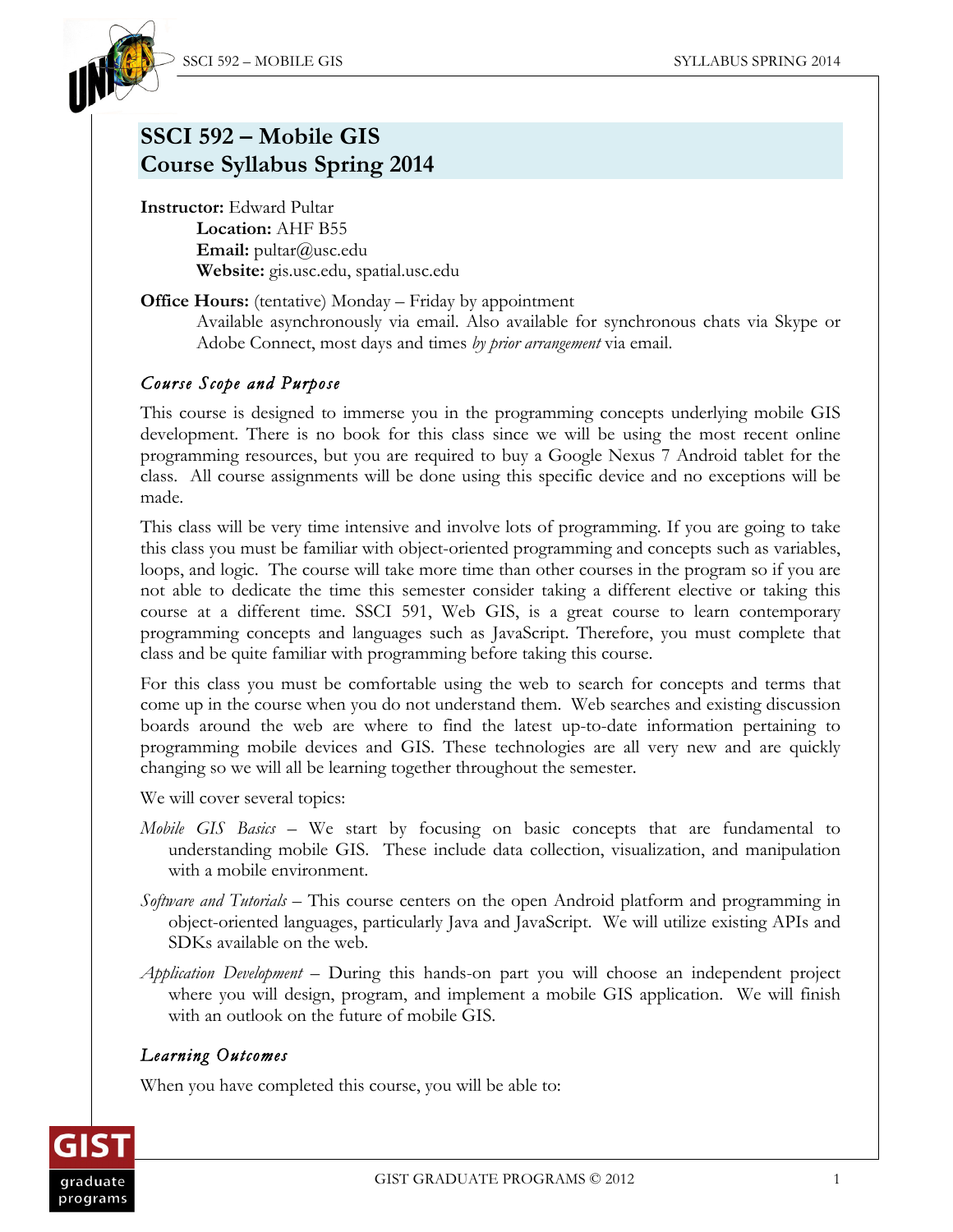

- Evaluate the advantages, disadvantages, and major challenges of creating and working with mobile GIS applications.
- Describe how mobile GIS and spatial concepts create powerful communication tools.
- Understand the key differences and similarities between various mobile GIS devices.
- Critically assess contemporary mobile GIS technologies
- Design, program and implement a mobile GIS application

### *Course Formats*

This a graduate level course, so you should expect this class to be both academically robust and intellectually challenging. As graduate students you are expected to engage with the information you are learning and to explore the heady cauldron of ideas, opinion, and analysis that describe our collective effort to thoroughly interrogate the subject at hand. Learning arises from active engagement with the knowledge found in our reading materials and with one another. As in any graduate class, the instructor's role is that of a guide who keeps you on this path of discovery and you will find that you will learn much from your fellow classmates. The challenge for us is to replicate such an academic experience within the milieu of "distance learning".

All course materials will be organized through Blackboard. The main theoretical concepts will be provided through course notes and assigned readings. Hands-on practical exercises will use various software products accessible over the Internet. Assignments will give students an opportunity to internalize and apply the concepts and theory learned from readings. Some assignments require student interaction, all will benefit from it.

We have several technologies that will facilitate our course work and our interactions, despite our dispersed locations. These include:

- *Blackboard*  All course materials and correspondence will be posted on the course Blackboard site. As a registered student you'll find this course will show up in your available courses at noon Pacific Time on the first day of classes. It is here that the day-to-day flow of the course will be recorded.
- *Discussion boards and blogs* On the Blackboard site, we'll post a number of discussion threads relevant to various sections of the course. These are vitally important when we get to the hands-on work as we expect students to work "together" on these exercises, sharing hints and help as you would do in a common laboratory classroom. Other discussion threads are to be used to organize asynchronous discussions for all of you, the students. These threads are mainly meant to be a forum for student-to-student discussion and collaboration. I may not be following these threads, so don't expect a quick answer if you decide to pose a question for me in these threads. Rather, if you want me to be involved you will need to shoot an email for me to do so.
- *Live meetings and presentations* At USC, we use a browser-based service called Adobe Connect to create synchronous interaction sessions. With voice and webcam capabilities Adobe Connect can be used to share presentations and even our desktops between two or more people.
- *Individual meetings* While Adobe Connect can be used for one-on-one meetings, we generally find it's easier to use the free VOIP and chat technology, Skype, for individual chats.

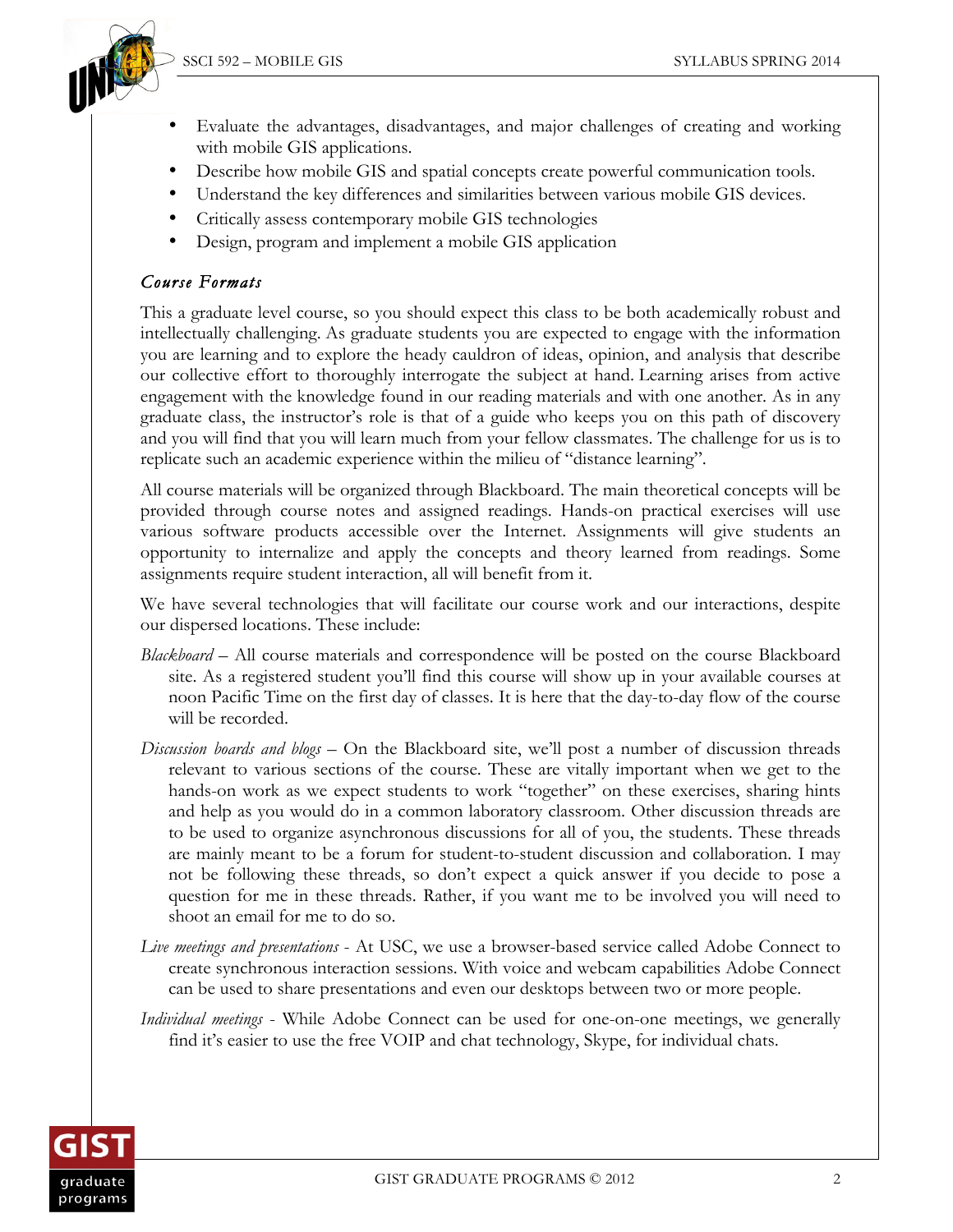

#### *Assessments*

Your grade in this class will be determined on the basis of several different kinds of assessment. Each week I will post a Weekly Assignment outlining the work you are expected to complete that week with the relevant due dates. Grading breakdown is 50% for weekly readings with tutorials and 50% for the final project.

- *Readings Homework –* These will focus on the theory portion of the course as presented in the weekly readings. Their objective is to help you evaluate and integrate the information you have acquired from the course readings. Some of these will involve discussions and collaborative work, some will be individual efforts, one early in the term will involve a oneon-one presentation to the instructor. Late submissions will be docked one grade. No grade will be given for assignments turned in over one week late.
- *Tutorials –* Most weeks you are expected to work through tutorials in programming languages and various APIs associated with mobile devices. These are graded on a credit/no credit basis, with no credit given for late submissions.
- *Final Project*  The Final Project is your opportunity to integrate all that you have learned in the semester. In the Final Projects you will:
	- 1. Design a mobile GIS application for a specific purpose and audience of your choice.
	- 2. Select and implement your chosen mobile GIS application in your production environment.
	- 3. Implement capabilities for the user based on your application's purpose and goals.
	- 4. Produce a final product that demonstrates the results of your final project work.

 *The Final Project will have 4 components:*

- 1. Proposal one paragraph description of the proposed project.
- 2. Technology report a report on the software implemented for the project and any data acquired for the project.
- 3. Presentation consists of slides presenting: the plan and purpose of the project, the mobile GIS application; a description of the development and implementation of the application; issues encountered while completing the project; a demo of the mobile GIS application and its capabilities.
- 4. Final report due after the presentation to allow time for final revisions.

#### *Requirements*

*Technology –* There are several technology requirements:

- You must have a Google Nexus 7 tablet by the first week of the semester.
- Every student must have a computer with a fast Internet connection (DSL at a minimum). Since we now serve the key software from the Server, you can use either a Mac or a PC.
- Every student must have a functional webcam for use whenever a presentation or meeting is scheduled.

*Communications –* This is a distance learning course, so most of our interactions will be asynchronous (not at the same time). All materials to be handed in will be submitted via the Blackboard Assessment link. I will also create at least one Blackboard (BB) discussion forum

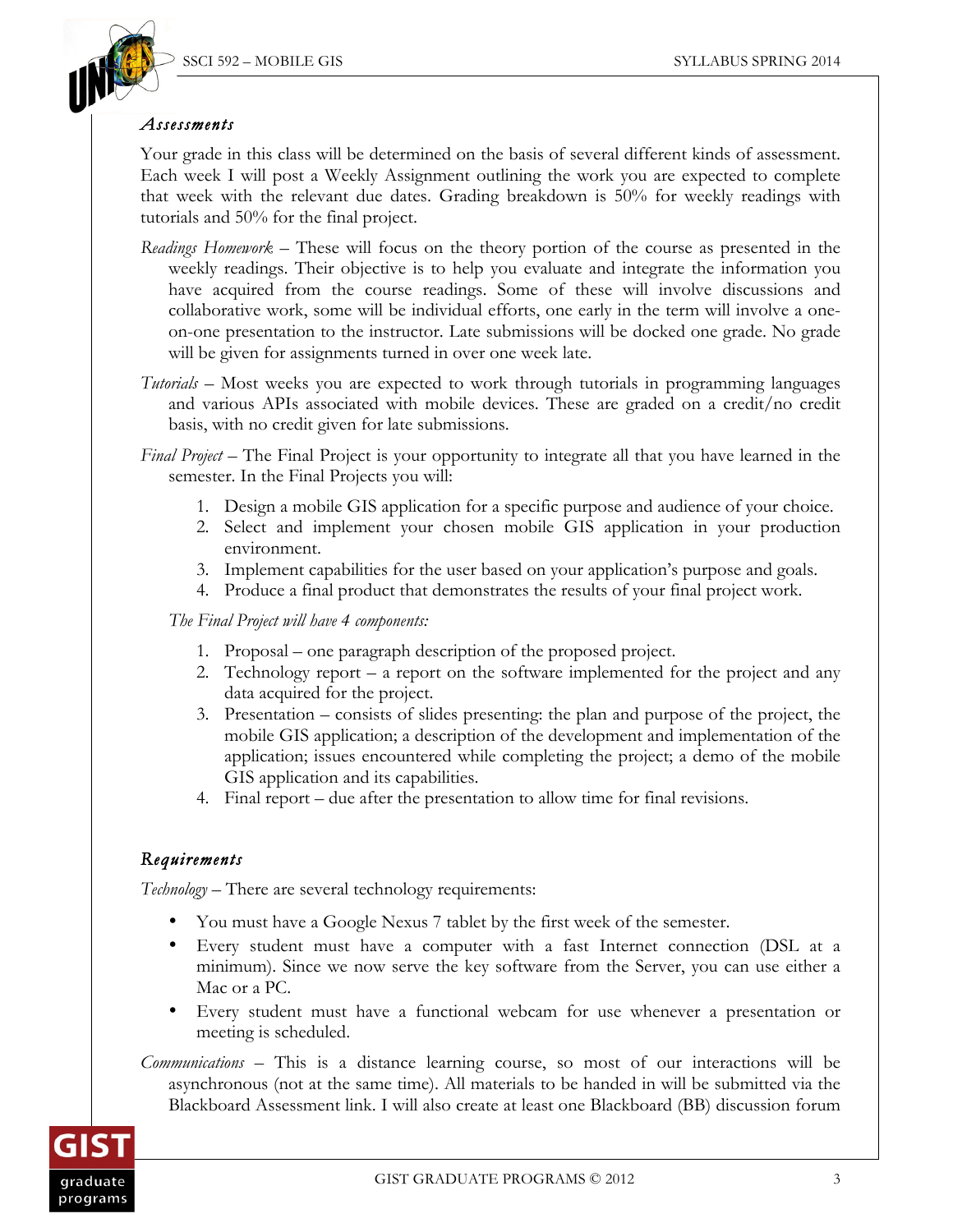

at the start of the semester and I may create and/or monitor additional BB discussion forums through which you can discuss course-related topics as well as assist each other with comments on the course assignments, exercises and projects as the need arises.

I will send via email through Blackboard any notices that are time sensitive. Please be sure that you read as soon as possible all email sent from Blackboard or from me. Also double check to be sure that mail sent from both the USC blackboard accounts and my email  $(\text{pultar@usc.edu})$  does not go into your junk mail!

Your responsibility: It is each student's responsibility to stay informed about what is going on in our course. In addition to email about time-sensitive topics, any important announcements will be posted on the Announcement page in Blackboard. Be sure to check these each time you log onto Blackboard.

*Workload –* Students should expect to spend at least 10-12 hours per week (perhaps more) completing the work in this course.

#### *Students with Disabilities*

Any student requesting academic accommodations based on a disability is required to register with Disability Services and Programs (DSP) each semester. More information about academic accommodations based on a disability can be found at: http://sait.usc.edu/academicsupport/centerprograms/dsp/home\_index.html. A letter of verification for approved accommodations can be obtained from DSP. Please be sure the letter is delivered to an instructor as early in the semester as possible. DSP is located in STU 301 and is open 8:30 a.m.–5:00 p.m., Monday through Friday. The phone number for DSP is (213) 740- 0776.

#### *Statement on Academic Integrity*

USC seeks to maintain an optimal learning environment. General principles of academic honesty include the concept of respect for the intellectual property of others, the expectation that individual work will be submitted unless otherwise allowed by an instructor, and the obligations both to protect one's own academic work from misuse by others as well as to avoid using another's work as one's own. All students are expected to understand and abide by these principles. Scampus, the Student Guidebook, contains the Student Conduct Code in Section 11.00, while the recommended sanctions can be found at: http://scampus.usc.edu/1100 behavior-violating-university-standards-and-appropriate-sanctions/.

Students will be referred to the Office of Student Judicial Affairs and Community Standards for further review, should there be any suspicion of academic dishonesty. The Review process can be found at: http://www.usc.edu/student-affairs/SJACS/.

#### *Important Administrative Dates\**

- 1/13: Spring semester classes begin
- 1/20: Martin Luther King Day, university holiday
- 1/31: Last day to register and add classes
- 1/31: Last day to drop a class without a mark of "W" and receive a 100% refund
- 2/17: Presidents' Day, university holiday
- 3/17-22: Spring recess
- 4/11: Last day to drop a class with a mark of W